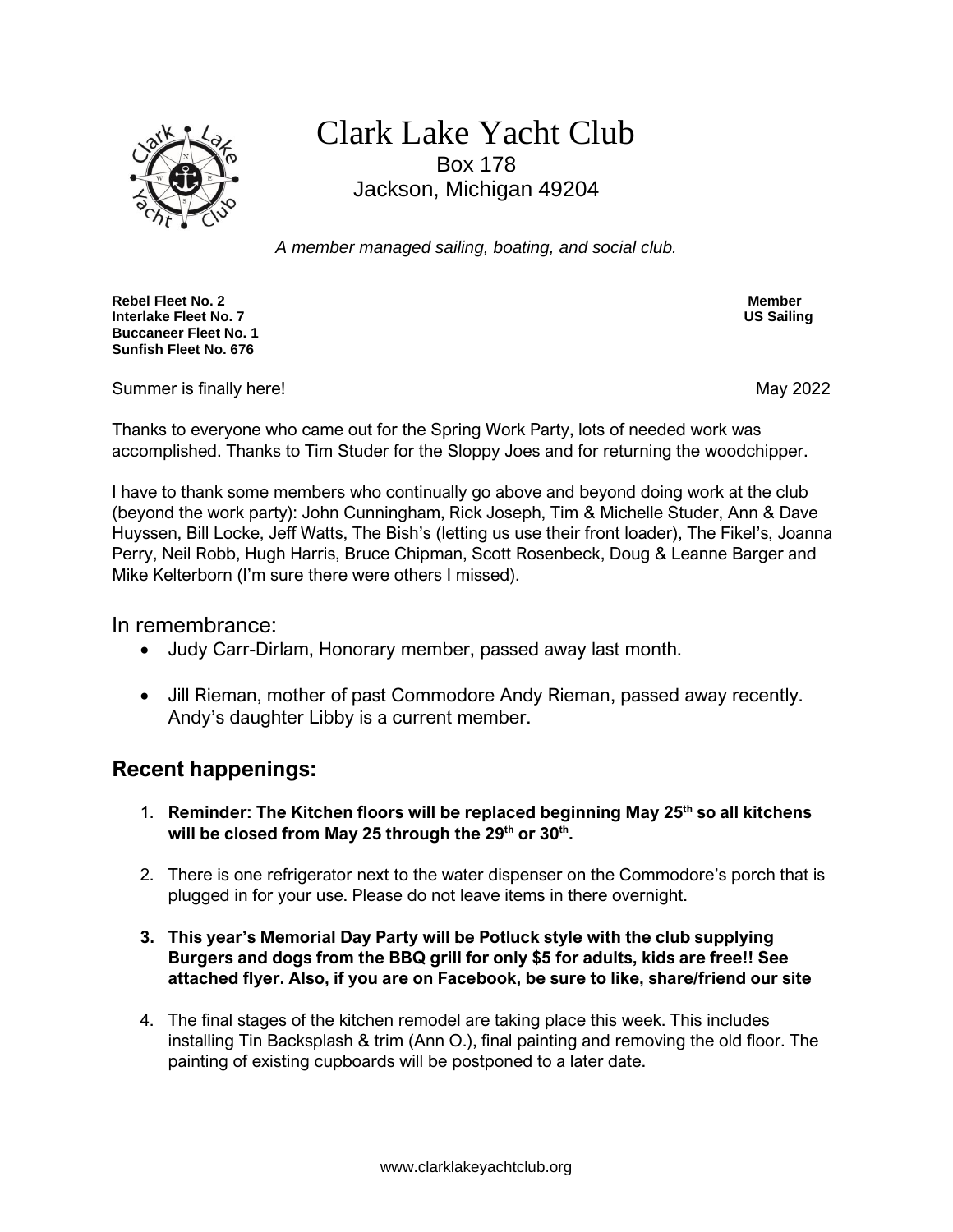- 5. The great room, the stairs, the upstairs hall and Center lakeside bedroom floors have all been refinished. The upstairs also had stain applied. This work was completed using a donation to the club for this purpose.
- 6. A carpet runner for the stairs has been ordered and will be installed this week by Ann O.
- 7. All of the white wicker furniture seat cushions & pillows in the great room have been replaced. The materials were ordered, assembled and sewn by Ann O.
- 8. All of the light fixtures have been replaced in the Kitchens including added spots above the sinks. The attic has a new electrical circuit to operate the fan and wall plugs have been installed there as well. Some exterior lights have been replaced with motion and time sensors for security (more of this may be coming).
- 9. The new Range Hood and housing for the vent has been completed in the Member kitchen. The exterior door to the Renter's kitchen has been replaced, it uses the same key. A few new cupboards have been installed in the Member kitchen to replace unsightly shelving (thanks Bill Locke!).
- 10. The fire escape ladders have arrived and are now upstairs in bedrooms where no other exits exist. We will be testing these before June renters arrive.
- 11. Jeff Watts has connected the water softener to the Bath house no more rusty water there! Jeff also reinstalled the water dispenser on the commodore's porch. Thanks Jeff!
- 12. The urinals in the men's bath house were removed and cleaned of sediment as were the drains. These were severely blocked and are now working as intended.
- 13. Three replacement toilets were installed in the bath house by Tim Studer (one in the men's and two in the women's). These have smaller tanks and will use less water, less reduction of pressure while refilling. Brooklyn Plumbing fixed a leak on one in the Women's bath house.
- 14. The club has acquired a small dump trailer to pull behind the mower and a battery weed whip to assist with lawn care. Signup sheets for mowing volunteers will be circulated soon.
- 15. Tim Studer has been repairing the parking lot and is in process of filling in low spots in the yard with sand with the hope of seeding it in the Fall. He is also working with the Grounds director Steve Middlebrook to better resolve the entrance to the trailer lot.
- 16. The Kayak rack has been repaired and should last a few more years.
- 17. The loan for the new docks has been completed and the docks are being safely stored until next spring. If you would like to make a separate donation to the principal of the dock loan, that would be great!
- 18. **Reminder: The dates and information regarding CLYC's Learn-to-Sail class are now**